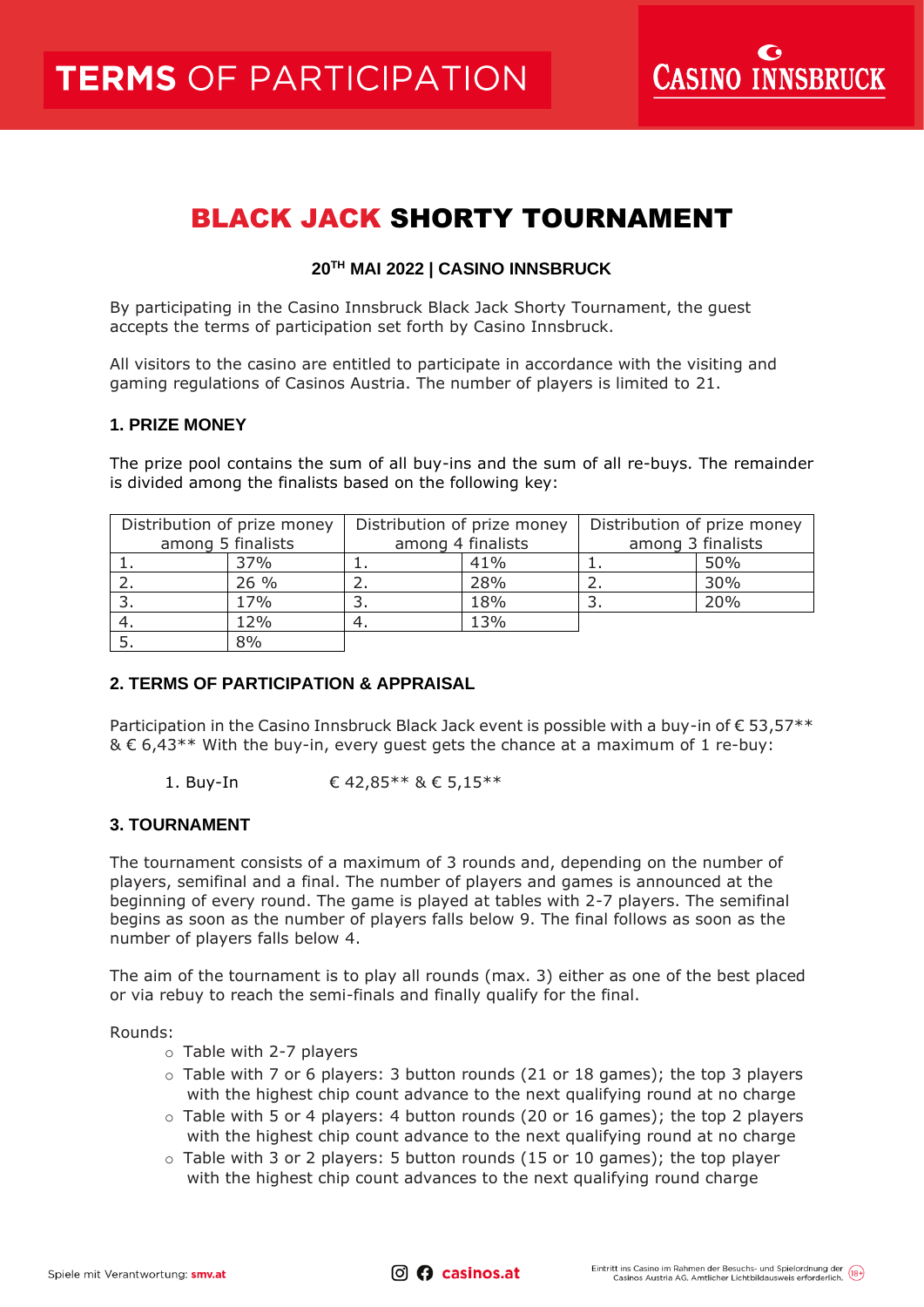

In the event of elimination, there is a chance at a re-buy (max. 3x), which enables participation in the next qualifying round.

The top players from the last qualifying round advance to a possible semifinal, while at the same time the right to another re-buy expires.

#### Semifinal:

The number of top players who advance per table as well as the number of button rounds are announced prior to the start of the game.

Final:

The number of button rounds is announced prior to the start of the game. The chip count after the final round determines placement.

# **4. BUY-IN, RE-BUY, NUMBER OF CHIPS**

Every player receives chips worth  $\epsilon$  6,000 for the buy-in as well as for every re-buy.

#### **5. TIE IN CHIP LEVEL**

If two or more top players have the same number of chips at the end of a round, 5 more games will be played with the players in question. If the players are still tied at the end, the winner will be decided by drawing lots. If the same situation occurs in the final, after the 5 games, individual games will be played until there is a result.

#### **6. MAXIMUM, MINIMUM**

The minimum bet is  $\epsilon$  100, the maximum bet is  $\epsilon$  6,000. Every bet in increments of  $\epsilon$ 100 between the minimum and maximum is possible.

#### **7. BETS, BUTTON SEQUENCE, TIME**

Every player bets only on his or her box; betting on other boxes is prohibited. A button that moves on clockwise by one box after every game indicates which player plays the last box. Every round starts with the button on the last box. The button shows the order the cards will be dealt and also the order of the players decisions.

The player sitting clockwise after the button is playing the first box and must place the first bet. Followed clockwise by the next player and so on. A player is not allowed to place a bet until the previous player has completed his or her turn. Bets placed out of this order are valid and cannot be changed. The bets must be placed with a single motion onto the box and any changes are prohibited.

Each player has 20 seconds to place his or her bet. If the player fails to do so, the tournament official will call "TIME" and a bet must be placed within the next minute. If no decision has been made after the "TIME" expires, the minimum bet must be placed. Each player is responsible for the total of his or her own bets. Players must not confer with fellow players or audience members.

#### **8. ABSENCE, DELAY OF PLAYERS**

If a player is absent at the beginning of a round, the minimum bet shall be drawn from his or her stock of chips for seven games. The box in question shall not contain any cards. If the player in question is still absent for the 8th game, his or her stock of chips shall be withdrawn, and he or she shall be eliminated from the current round. His or her